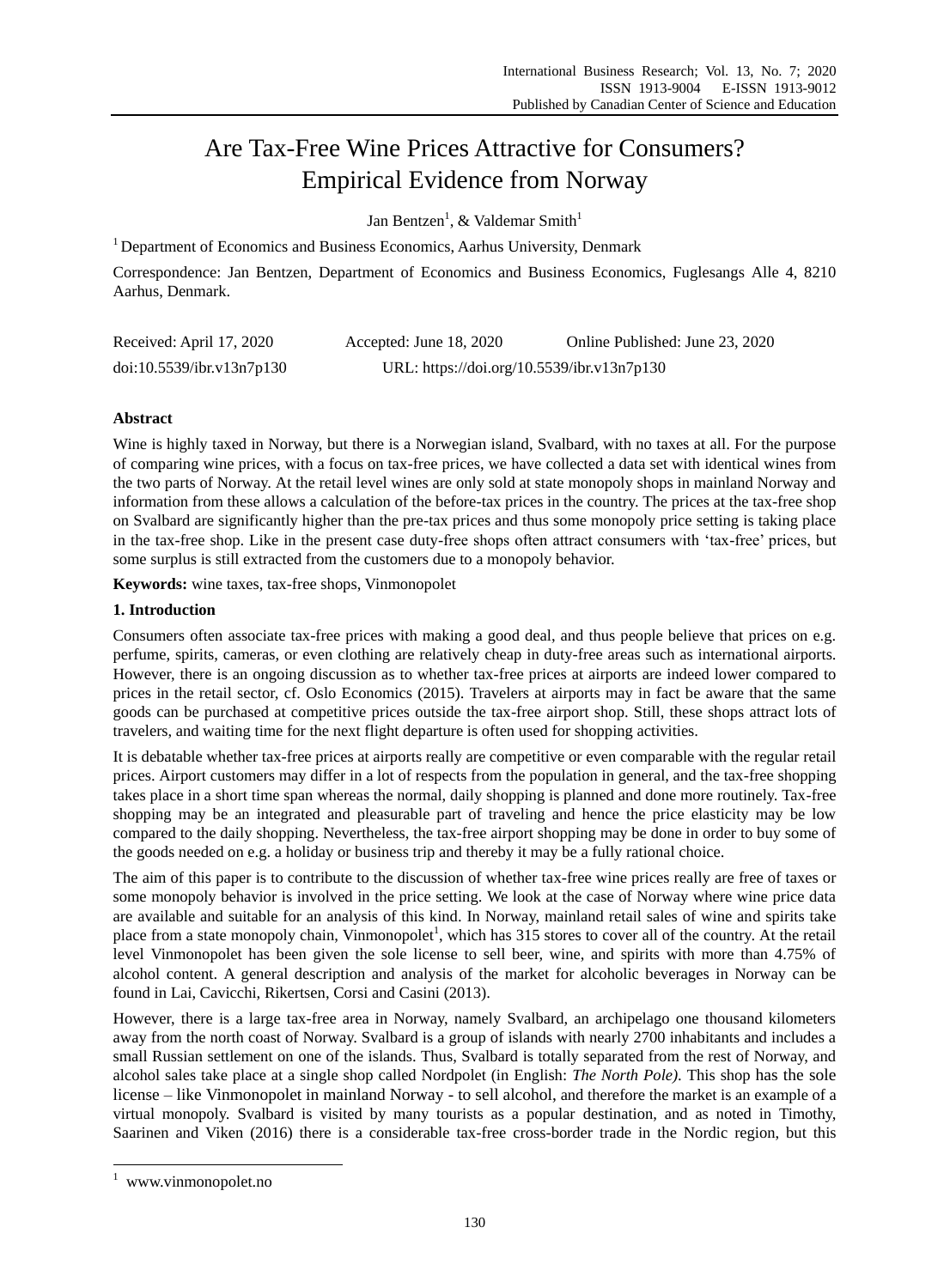cannot be the main reason for selling tax-free wines at Svalbard. The travel to Svalbard is rather expensive and the special nature the obvious motivation for travel, and thus the relatively low tax-free prices of alcohol are a part of the general tax exemption of the island to make it more attractive to settle and cope with the otherwise high living costs. There is a somewhat similar case for an island belonging to Finland, Åland, which has been allowed tax-free sales of alcohol, Karlsson (1999). The effects have been increasing tourism and allowing the island inhabitants access to relatively cheap alcohol was part of an agreement if the island should continue as an EU member, and therefore deviating from the Svalbard case. As Svalbard is a tax-free zone, there is no viability of an airport duty-free shop as in other international airports, and tax-free shopping of alcohol takes place as mentioned in the shop Nordpolet in the city center.

With data for a large sample of wine prices from Nordpolet, collected in January 2018, we analyze the price setting of the Svalbard tax-free prices. The wines sold at Svalbard can also be found at Vinmonopolet, and thereby we can calculate and compare with price levels before tax and profits. This allows us to make an analysis of whether some kind of monopoly behavior exists and also whether tax-free prices really correspond to the before-tax prices.

#### **2. Data and Pricing Behavior**

Vinmonopolet at the mainland is a major player at the international wine markets as it imports most of the wines consumed at the Norwegian market, and as the state-owned monopoly shops constitute the only outlets for wine purchases – with the addition of restaurants.<sup>2</sup> Wines can also be bought in tax-free shops in Norwegian airports at prices lower than found in the state monopoly shops, but this is conditional on making an international trip. The sales revenue from the airport tax-free shops is used for covering general costs of the Norwegian airports, cf. Flaten and Lilland (2017). There is a specific set of rules set by the Norwegian authorities on how to calculate the final consumer prices based on the import prices. The retail price calculation includes a wine tax, VAT, and profits to cover the operating costs. The rates and rules are fixed, which allows us to calculate the before tax and profits prices of the wines sold at Vinmonopolet.

There are several similarities between mainland Norway and Svalbard. From the supply side both retail markets have monopoly status and the majority of the inhabitants at Svalbard speak Norwegian and have the same cultural background. Therefore, these markets are relatively comparable with respect to a consumer analysis. Besides an analysis of wine price differences, we focus on whether pricing strategies are designed from a profit maximization point of view, i.e. whether the supply prices on Svalbard are economically optimal for creating the highest possible surplus. The case is that the surplus generated in the monopoly shop is solely used for various activities on Svalbard for the benefit of the local population and hereby creating an incentive for monopoly pricing.

The data used for the analyses was collected in January 2018. The wine prices are the actual prices found in the monopoly shop Nordpolet (obtained by a visit to the island), and the prices from Vinmonopolet in mainland Norway were downloaded in the same time period from the homepage. In order to evaluate the general price level, we include international prices on competitive markets from Wine Searcher in the data set (www.wine-searcher.com). Thus, the data collection strategy was to first collect all wine prices on Svalbard, hereafter find prices on identical wines at Vinmonopolet, and finally identify the same wines on competitive markets by using Wine Searcher. The consumption of alcohol at Svalbard is regulated according to a per-person quota system<sup>3</sup>. The monthly allowance is two bottles of spirits, 24 cans of beer, and a reasonable consumption of wine (no fixed quantity). Accordingly, it is reasonable to assume that the wine market functions like wine markets at other places.

The data in terms of numbers and average prices are shown in Table 1. The total number of different wines supplied by Nordpolet was 162, of which 106 were red wines (column 1) and 56 were white wines (column 3). The average price of the 106 red wines was NOK 152, and 87 of these brands are also found at Vinmonopolet with an average price of NOK 160.

-

 $2$  Private importers are allowed to sell wine through the Vinmonopolet sales outlets. Furthermore, importers who have been approved by a so-called procurement board can sell their wines directly to hotels and restaurants, see Lai et al. (2013).

<sup>3</sup> <http://www.regjeringen.no/no/dep/asd/id165/>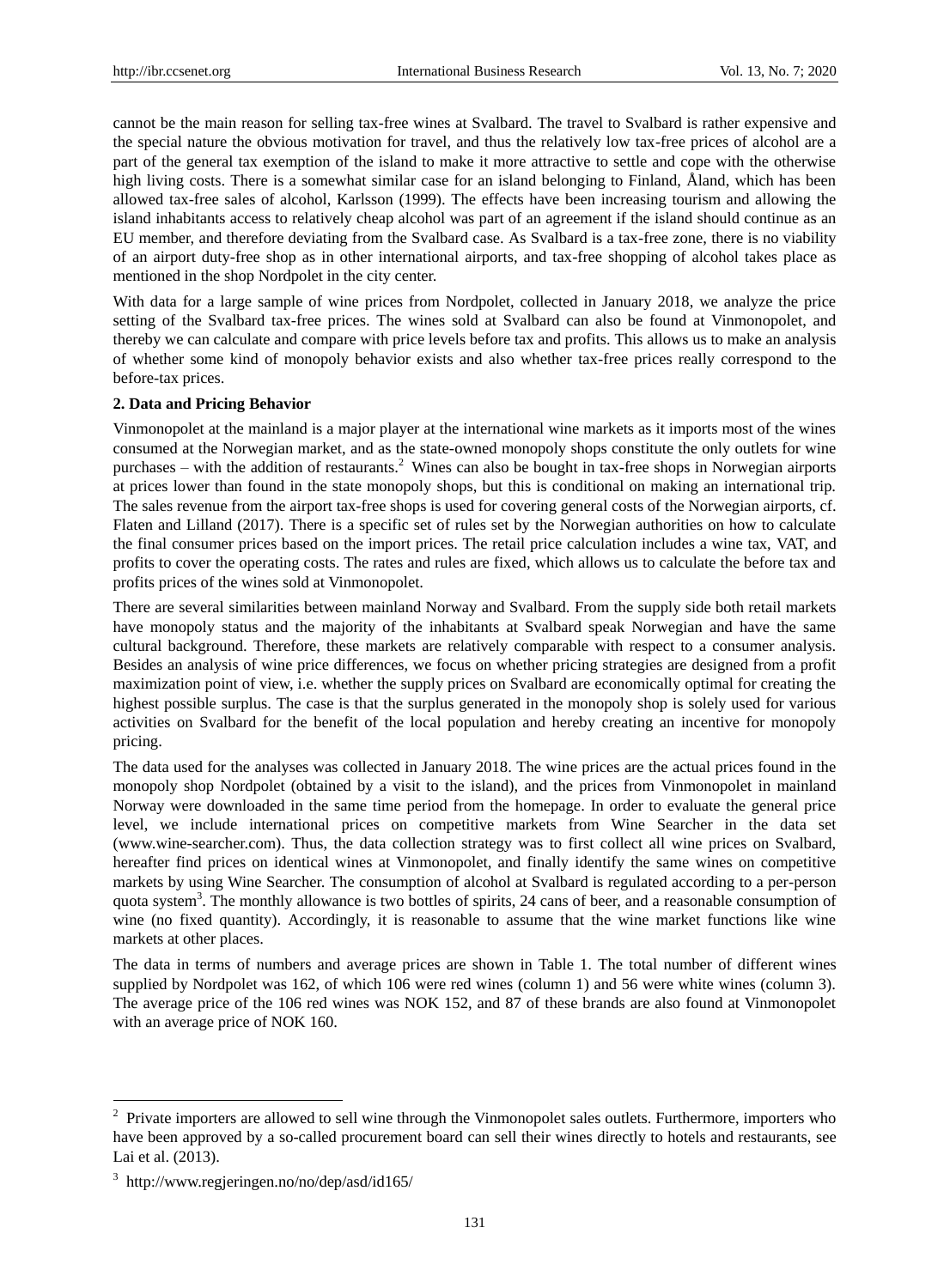| of<br>Country | Red                             |                                 | White                           |                                 |
|---------------|---------------------------------|---------------------------------|---------------------------------|---------------------------------|
| origin        | Average price (Number of wines) |                                 | Average price (Number of wines) |                                 |
|               | Nordpolet                       | Matching wines,<br>Vinmonopolet | Nordpolet                       | Matching wines,<br>Vinmonopolet |
| France        | 136 (34)                        | 207(19)                         | 154 (32)                        | 142(23)                         |
| Spain         | 128(17)                         | 125(14)                         | 82(3)                           | 82(3)                           |
| Italy         | 186 (36)                        | 183 (31)                        | 108(4)                          | 113(3)                          |
| Portugal      | 84 (5)                          | 71(3)                           |                                 |                                 |
| Germany       |                                 |                                 | 131(3)                          | 115(1)                          |
| USA.          | 99(5)                           | 96(3)                           | 75(1)                           |                                 |
| Australia     | 127(9)                          | 127(9)                          | 110(4)                          | 139(2)                          |
| New Zealand   | 113(1)                          | 113(1)                          | 135(6)                          | 135 86)                         |
| Chile         | 102(4)                          | 107(3)                          | 101(3)                          | 119(2)                          |
| Argentina     | 73(3)                           | 73(3)                           |                                 |                                 |
| South Africa  | 88(2)                           | 111(1)                          |                                 |                                 |
| All countries | 152 (106)                       | 160(87)                         | 139 (56)                        | 132 (40)                        |

Table 1. Average wine prices at Nordpolet, Svalbard, and the number of wines by country of origin (Prices in NOK; number of wines in parentheses)

*Note*. The prices from Nordpolet are tax-free prices in NOK (1 EURO = 9.33 NOK). The number of brands in parentheses, e.g. 34 French red wines, and the number of matching wines with Vinmonopolet indicated in the next column, e.g. 19 wines with an average price of NOK 207. The prices for the matching wines are the Nordpolet prices (not prices at Vinmonopolet).

Wines from Italy and France dominate the group of red wines and account for more than 75% of the total supply of red wines. The supply of white wines is clearly in favor of French wines with 32 brands out of the total supply of 56 brands, i.e. nearly 60%. The average price of the red wines is a little higher than for the white wines, i.e. NOK 152 versus NOK 139. Italian red wines are by far the most expensive with an average price equal to NOK 186, whereas red wines from Argentina are the cheapest with an average price of NOK 73. Looking at white wines, the French wines are the most expensive as the average price is NOK 154.

As mentioned above, the empirical strategy is to analyze prices on *identical* wines. From the 106 red wines on the shelves in Nordpolet the number of exactly identical red wines found at Vinmonopolets homepage was 87, and similarly 40 of the 56 white wines were also in the catalogue of Vinmonopolet. Column 2 and column 4 in Table 1 show the average prices for wines sold in Nordpolet where the same wines can be found at Vinmonopolet. The average price on French red wines that are also found at Vinmonopolet is notably higher than the average price of all French wines in Nordpolet, i.e. NOK 207 versus NOK 136. However, in general, the table shows very small differences in prices between matching wines and all wines sold on Svalbard. Therefore, it is reasonable to conclude that the matched data set is representable for the wine supply in the Svalbard shop.

## **3. Price Comparisons and Correlations**

Figure 1 shows the prices for red and white wines from the tax-free Svalbard shop along with the corresponding prices for the identical wines from mainland Norway. It is easily seen that the tax-free prices on Svalbard are lower than the retail prices in Norway. Only three wines in the Svalbard shop are more expensive than the same wines from Vinmonopolet, and the mean price differences for the red and white wines are significant even at the 1% level.

132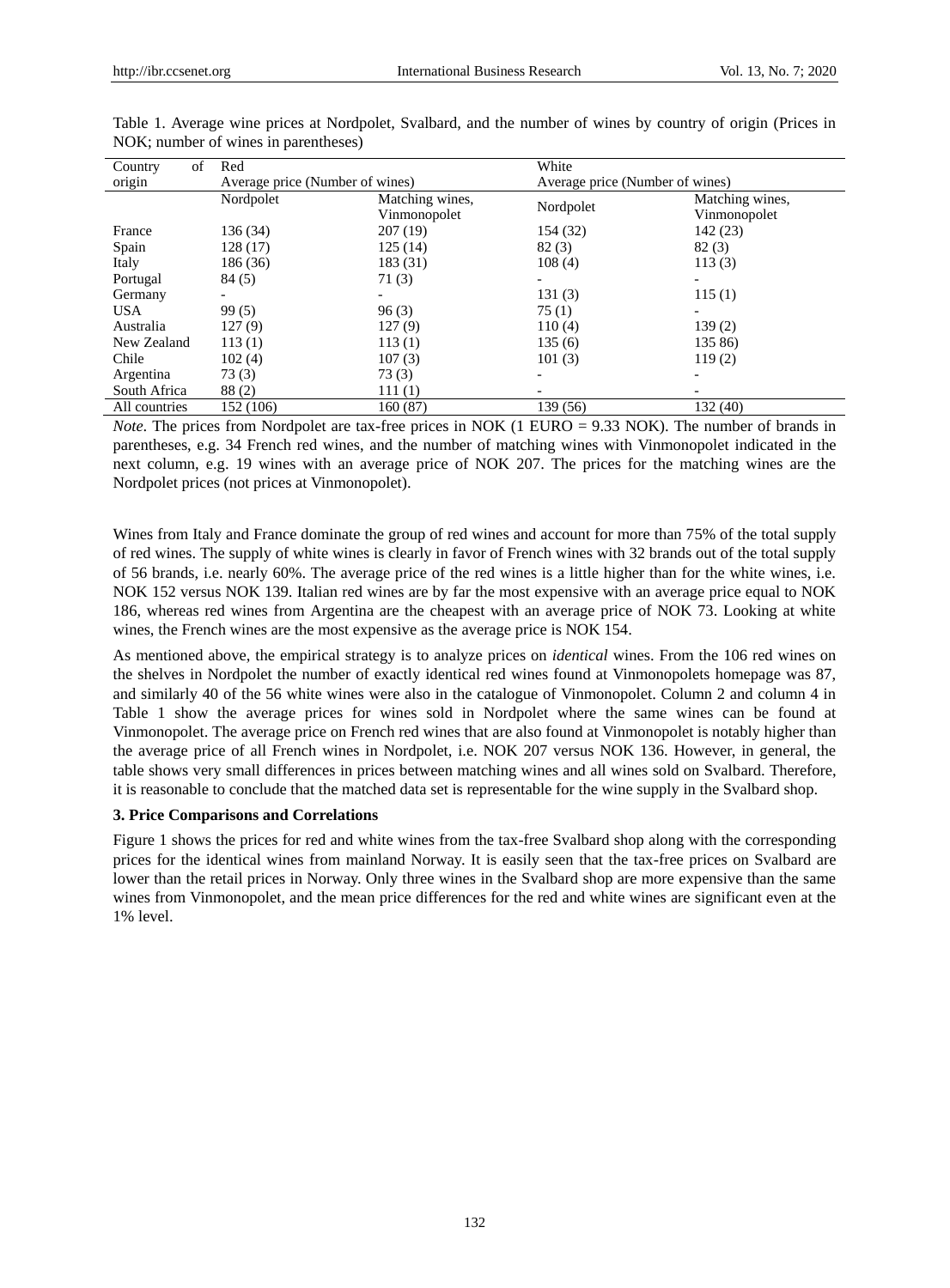

Figure 1. Market prices: Tax-free wine prices at Nordpolet, Svalbard, and retail prices from Vinmonopolet *Note*. Prices in NOK; 87 red and 40 white wines.

The prices to use for such a comparison is, however, an open question. Naturally, tax-free prices should be lower than the normal retail prices including taxes. Hence, a more precise analysis should use the same type of prices and therefore it seems reasonable to ask whether the tax-free prices are indeed comparable to the normal retail prices net of taxes. Figure 2 gives an answer to this question. Again, it is easily seen that there are systematic price differences between Svalbard and mainland Norway, but this time in favor of the latter. Thus, except for three wines, prices net of tax in Norway are lower than the tax-free prices on Svalbard.



Figure 2. Tax-free wine prices, Nordpolet, Svalbard, and net of tax prices from Vinmonopolet *Note*. Prices in NOK; 87 red and 40 white wines. The Svalbard tax-free prices have been reduced by the estimated extra transportation costs (NOK 5 per bottle).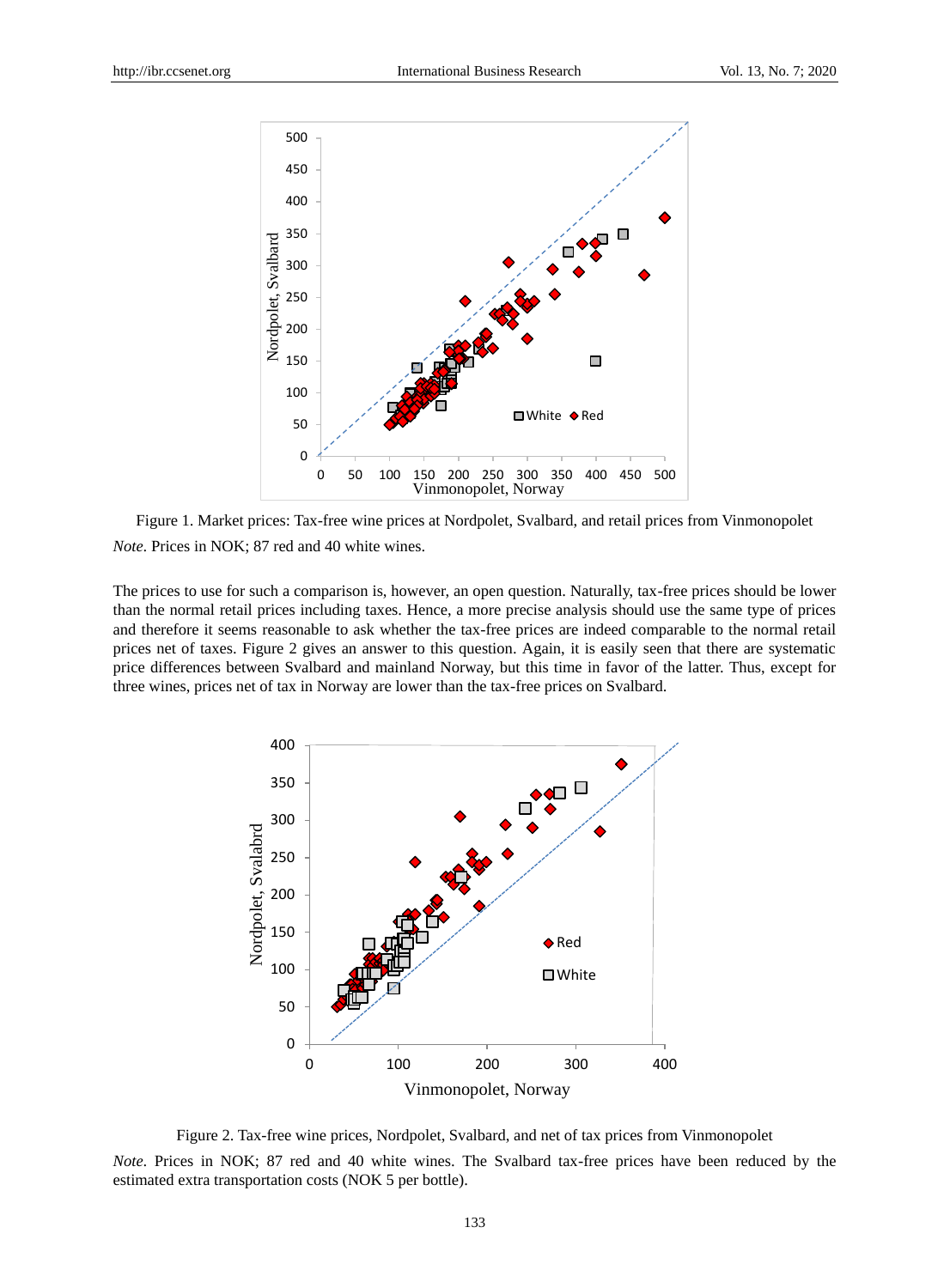Overall, the mean price difference is NOK 29.9, for the red wines it is NOK 35.5, and for the white wines it is NOK 21.3. In all three cases the differences are significant at the 1% level. The figure also reveals a high degree of correlation between the prices for Norway and Svalbard and the Pearson coefficient of correlation is 0.89 for red wines and 0.96 for white wines. Thus, the tax-free prices at Nordpolet are significantly higher than the net of tax prices at Vinmonopolet calculated from price data for 127 exactly identical wines sold by both wine outlets.

This gives rise to the following hypothesis: Will a tax-free shop like Nordpolet act as a monopoly with a profit-maximizing price setting? The answer to this hypothesis will subsequently also reveal whether tax-free prices are corresponding to a net of tax price level and thereby not extracting a part of the consumer surplus. The hypothesis will be addressed by an empirical analysis of the wine price data from the duty-free Nordpolet compared to the wine price data from mainland Norway, as already exhibited in Figures 1 and 2. This question of monopoly pricing will be further analyzed in Section 4.

Table 2 shows the results of various regression analyses of the tax-free wine prices for Svalbard. Because the two markets are totally separated, substitution effects can be excluded and furthermore, if any causality exists, it is unidirectional, that is from the much larger mainland Norway to Svalbard. Controlling for country of origin, vintage, and red/white wines, it is clear that the price level on the mainland is significantly correlated with the Svalbard prices, i.e. the estimated coefficient is robust at around 0.82-0.85. The level effect is captured in the constant term with an estimated value between 0.9 and 0.98, and the overall degree of explanation, 0.89, is relatively high.

|                               |          | 2)       | (3)       |
|-------------------------------|----------|----------|-----------|
|                               | $0.890*$ | $0.841*$ | $0.909*$  |
| Constant                      | (0.122)  | (0.117)  | (0.129)   |
| Price in Norway (log)         | $0.866*$ | $0.860*$ | $0.836*$  |
|                               | (0.026)  | (0.025)  | (0.028)   |
|                               |          | $0.106*$ | $0.087*$  |
| $Red=1$ , white=0             |          | (0.029)  | (0.031)   |
| Overseas country $= 1$ , else |          |          | 0.038     |
| $\theta$                      |          |          | (0.035)   |
|                               |          |          | $0.018**$ |
| Vintage (years)               |          |          | (0.007)   |
| $R^2$                         | 0.89     | 0.90     | 0.91      |
| Number of wines               | 127      | 127      | 120       |

Table 2. Regression analysis of the wine prices from Nordpolet, Svalbard (prices in log values)

*Note*. Standard errors in parenthesis. **\*** denotes 1% level of significance; \*\* 5% level of significance.

#### **4. The Markup on Wine Prices – Do High Tax-Free Prices Make Sense?**

The previous section demonstrated that tax-free wine prices on Svalbard are significantly higher than the estimated prices net of taxes in Norway. Furthermore, the prices are highly correlated and therefore the markup on wine prices is expected to be systematically different between the two markets, unless operating costs are higher on Svalbard. The analysis below assumes that operating costs are identical.

The markup on wine prices at Vinmonopolet is regulated by law. It includes a fixed volume markup corresponding to NOK 8.9 per liter, a packing fee of NOK 1.57 per bottle, and an additional markup equal to 22% of the wholesale price. Hence, the wholesale price per bottle of wine including transportation and other variable costs can be calculated backwards from the retail price due to the centrally regulated price setting. The calculated before-tax prices for the wines sold at Vinmonopolet have been compared to international market prices collected from the Wine Searcher homepage for identical wines. The Norwegian before-tax prices seem to be rather close to market prices<sup>4</sup> outside Norway, and thus Vinmonopolet and Nordpolet are facing the same price levels when importing wines.

Suppose that Nordpolet has the same wholesale purchase prices as Vinmonopolet. Then the absolute markup for a bottle of wine on Svalbard can be calculated from:

*Markup (Svalbard) = tax-free sales price – wholesale price (Vinmonopolet) – extra transportation costs*

-

<sup>4</sup> The Wine Searcher prices are retail prices before tax.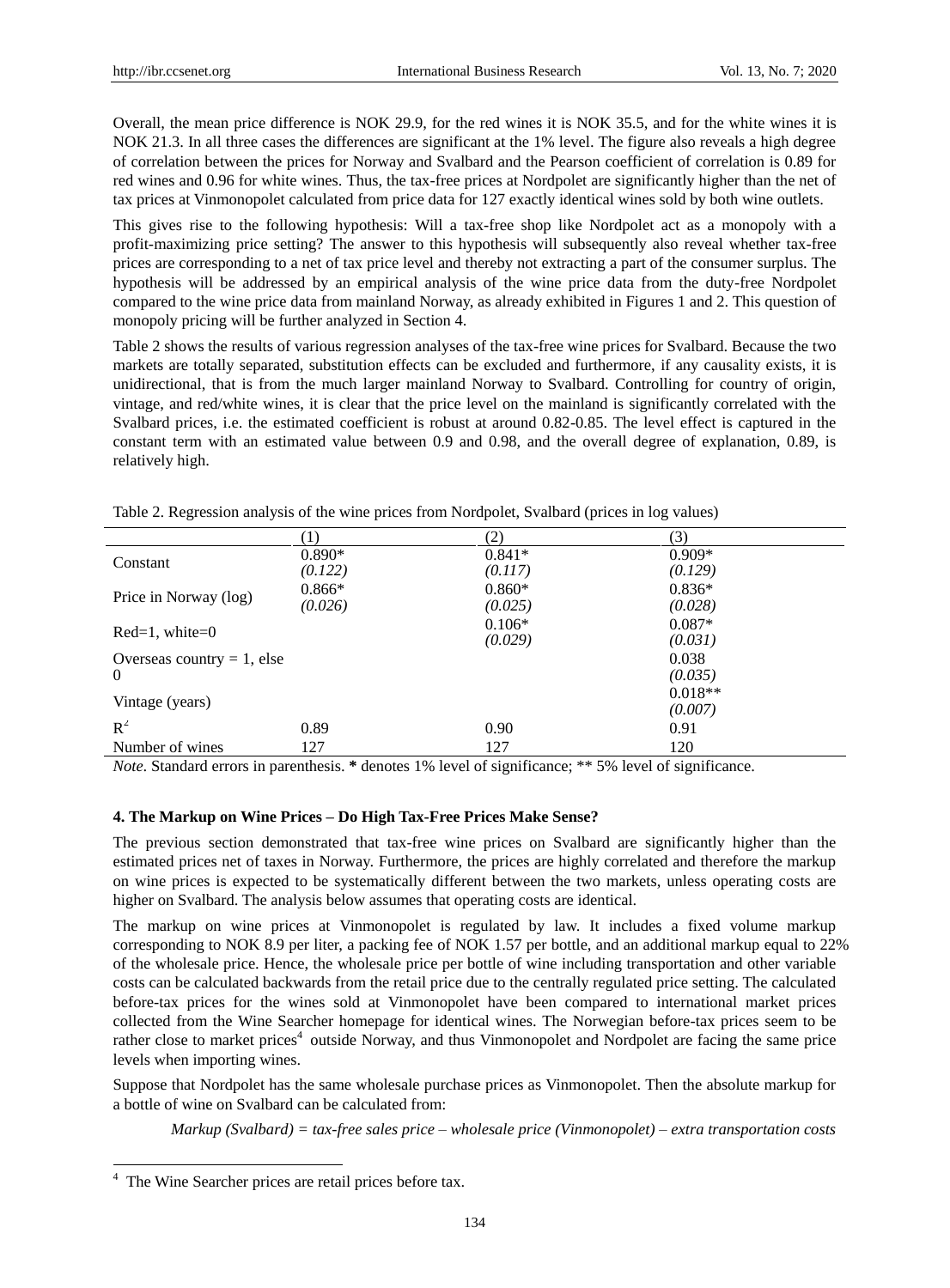Extra transportation costs to Svalbard by sea are set to NOK 1000 per cargo pallet consisting of 450 bottles according to information from Nordpolet given at the time of data collection on the island. In order to account for possible other costs, the extra transportation costs are assumed to be NOK 5 per bottle in the following computations.

This formula gives an estimated average markup per bottle of wine on Svalbard of about NOK 58. Naturally, the actual markup varies with the price segment to which the particular wines belong, and therefore the markup is calculated in percent of the wholesale price including extra costs. This results in an average percentage markup of 78% which is illustrated in Figure 3. The figure shows the percentage markup as a function of the wholesale price for wines sold at Svalbard. A partial Pearson coefficient of correlation has the value -0.31, which indicates the existence of a negative relationship. A similar behavior is also demonstrated in a recent thesis by Schrøder and Sveinung (2017) showing that the tax-free shops in Norwegian airports have a price setting for red wines 51% above the before-tax prices, and 37% for white wines. This study calculates the before-tax prices like in the present study, cf. the explanation in relation to Figure 3. Thus, tax-free prices in airports at mainland Norway are set with a considerable markup, although smaller than found in the Svalbard case.



Figure 3. The markup at Svalbard in percentage of the wholesale price

*Note*. The Pearson coefficient of correlation is equal to -0.31.

Noting that Nordpolet is the sole outlet for alcohol at Svalbard, the hypothesis is to test whether the high markup setting is consistent with monopoly pricing. The starting point of this analysis is the standard Lerner index for a profit maximizing monopoly. At the profit maximizing level of sales volume, the percentage markup equals the inverse of the own price elasticity of demand, where P is the retail price, MC is marginal costs and  $E_p$  is the price elasticity:

# $L = (P-MC)/P = - (1/E_p)$

In order to calculate the average percentage markup, it is assumed that MC corresponds to the average wholesale price per bottle imported by Nordpolet at Svalbard. As mentioned before, the wholesale prices are approximated as the before markup and before-tax prices at mainland Norway plus extra transportation costs to Svalbard. A markup of 78% from marginal cost to the retail price, i.e. P/MC equals 0.78, corresponds to a markup of 44% when measured in relation to the retail price (P). The result will be a price elasticity of -2.3, which appears somewhat higher than expected *a priori*, although a monopoly will operate on the elastic part of the demand curve.

An empirical study, Flaten and Lilland (2017), finds the own price elasticity of wine demand in Norway to be -1.309, and -0.928 in the tax-free shops at the Norwegian airports, and these estimates of price elasticity are also applied in Schrøder and Sveinung (2017). A meta-analysis of alcohol price and income elasticities summarizes the price elasticity of wine to be -0.45, cf. Nelson (2013).The latter value indicates price inelastic wine demand but relates to competitive conditions and therefore it is of less relevance in the present case. A monopoly like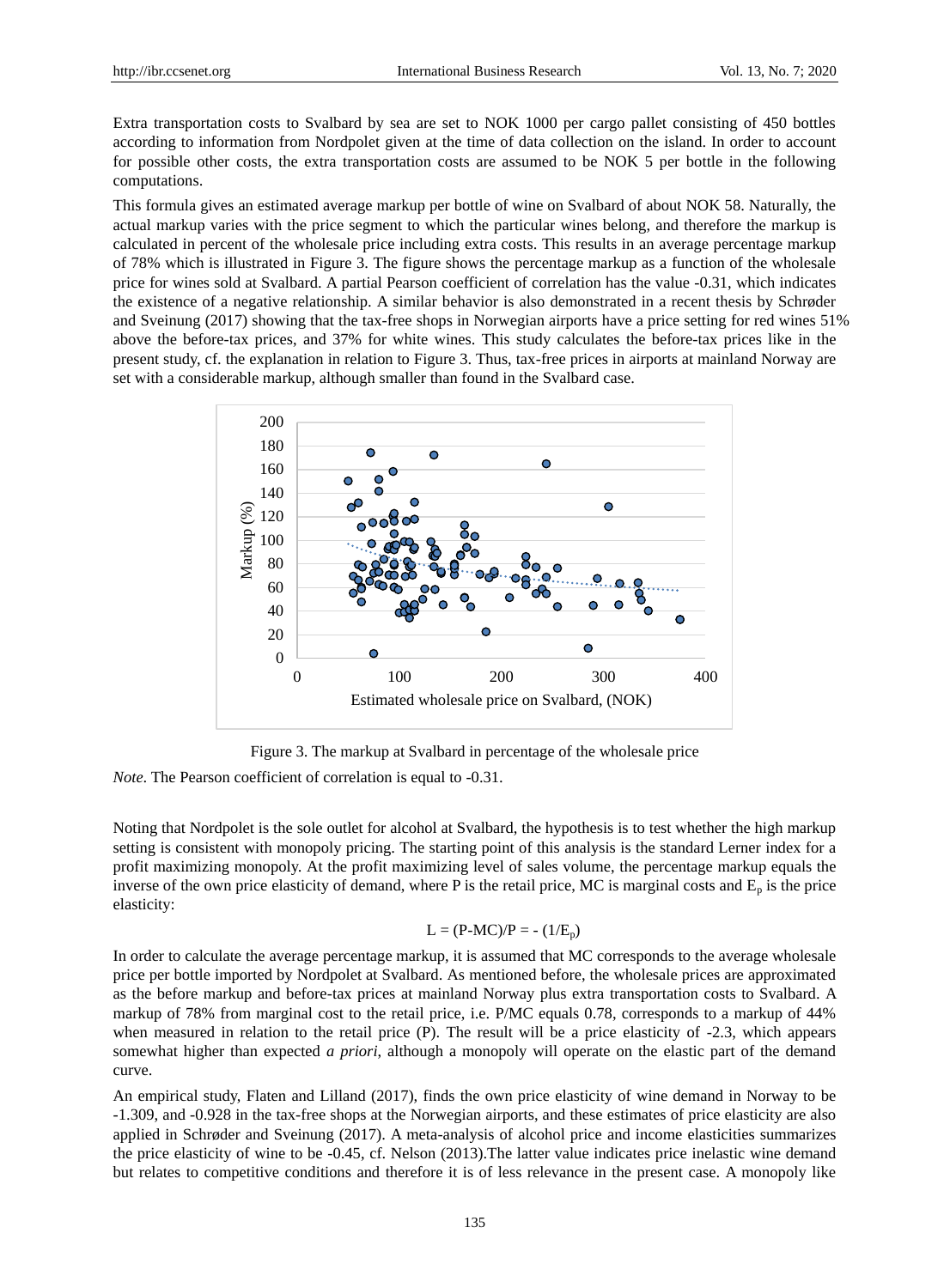Nordpolet with some degree of profit maximization will operate on the elastic part of the demand curve, and thus the markup found for Nordpolet corresponds to a fulfillment of this condition. Still, a price elasticity of -2.3 as calculated by using a simple rule like the Lerner index seems to be on the high side. There is less uncertainty on the estimate of the markup of 44% in relation to the wholesale prices as this is based on the open and full information on the pricing policy at Vinmonopolet. When the most likely value of the price elasticity will be somewhat below -2 (in absolute values), the markup should be higher than 44% if Nordpolet would follow a full profit-maximizing behavior. Figure 1 is also revealing that wine prices at Nordpolet are lower than the corresponding retail prices at Vinmonopolet. The latter is a (state) monopoly where the price setting is regulated by law in order to influence the consumption from health and social considerations and not for maximizing profits, cf. also Nelson and McNall (2017) for a discussion on these issues. Therefore, Vinmonopolet might be operating above full monopoly pricing and Nordpolet below, but the latter still with higher prices than the tax-free level. Therefore, to answer the hypothesis from Section 3, the tax-free outlet is exercising some degree of monopoly pricing, i.e. extracting a profit from consumers, but acting with a price level below the theoretically optimal monopoly price level. Other considerations might be at work like the many tourists visiting Svalbard each year and with a likely holistic tourist policy in terms of offering a package of goods services at reasonable costs. The surplus from the Nordpolet shop is fully used for various social activities in the local community, which is therefore an incentive to extract a surplus from the tourist consumption of wines. Thus, the pricing of wines at Nordpolet should be seen in a broader perspective.

#### **5. Concluding Remarks**

The aim of this paper is to contribute to the ongoing discussion of whether tax-free prices are lower than ordinary retail prices outside the tax-free shops. Using wine price data for mainland Norway and for the tax-free island Svalbard, we found that the retail prices are in fact lower on Svalbard. This was expected, but when calculating the wholesale before-tax prices for Norway, they show up to be somewhat below the prices on Svalbard. There is a high degree of correlation between wine prices, but the tax-free Svalbard prices are in no way identical to the Norwegian before-tax prices. Thus, it seems that tax-free shops like Nordpolet might apply a monopoly price setting and thereby extract some surplus or profit from the market. For the Svalbard shop, the estimated markup of 78 % - measured as the retail price in relation to marginal cost - is not fully consistent with pure monopoly behavior as prices seem to be set somewhat below the profit maximizing level. Therefore, the conclusion is that prices in a tax-free shop might be attractive compared to a retail market where the good in question (like wine) is taxed, but also that the tax-free monopoly prices extract a considerable part of the consumer's surplus.

#### **References**

- Flaten, C., & Lilland, A. G. (2017). *Forretningsmodell for lufthavnsdrift.* Master Thesis, NHH Norwegian School of Economics.
- Karlsson, T. (1999). A tax paradise in the making? Alcohol regulations in the Åland Islands. *Contemporary Drug Problem*s*, 26*, 3-30.
- Lai, M. B., Cavicchi, A., Rikertsen, K., Corsi, A. M., & Casini, L. (2013). Monopoly and wine: the Norwegian case. *British Food Journal, 115*, 314.326.<https://doi.org/10.1108/00070701311302267>
- Nelson, J. P. (2013). Meta-analysis of alcohol price and income elasticities with corrections for publication bias. *Health Economics Review*, *3*, 1-17.
- Nelson, J. P., & McNall, A. D. (2017). What happens to drinking when alcohol policy changes? A review of five natural experiments for alcohol taxes, prices, and availability. *European Journal of Health Economics, 18*, 417-434. https://doi.org/10.1007/s10198-016-0795-0
- Nordpolet, Svalbard:<https://www.svalbardbutikken.no/no/vareutvalg/nordpolet> (Wine prices, Svalbard)
- Oslo Economics. (2015). Betydning af konkurrance om å drive duty-free-handel ved norske lufthavner. *Report* 2015-7. Retrieved fro[m https://osloeconomics.no/](https://osloeconomics.no/)
- Schrøder, R., & Sveinung, K. (2017). Vinmonopolet og taxfree-ordningen. *Master Thesis*, NHH Norwegian School of Economics.
- Timothy, D. J., Saarinen, J., & Viken, A. (2016). Editorial: Tourism issues and international borders in the Nordic region. *Scandinavian Journal of Hospitality and Tourism, 16,* 1-13. <https://doi.org/10.1080/15022250.2016.1244504>
- Vinmonopolet, Norway[: https://www.vinmonopolet.no/](https://www.vinmonopolet.no/) (Wine prices, mainland Norway)